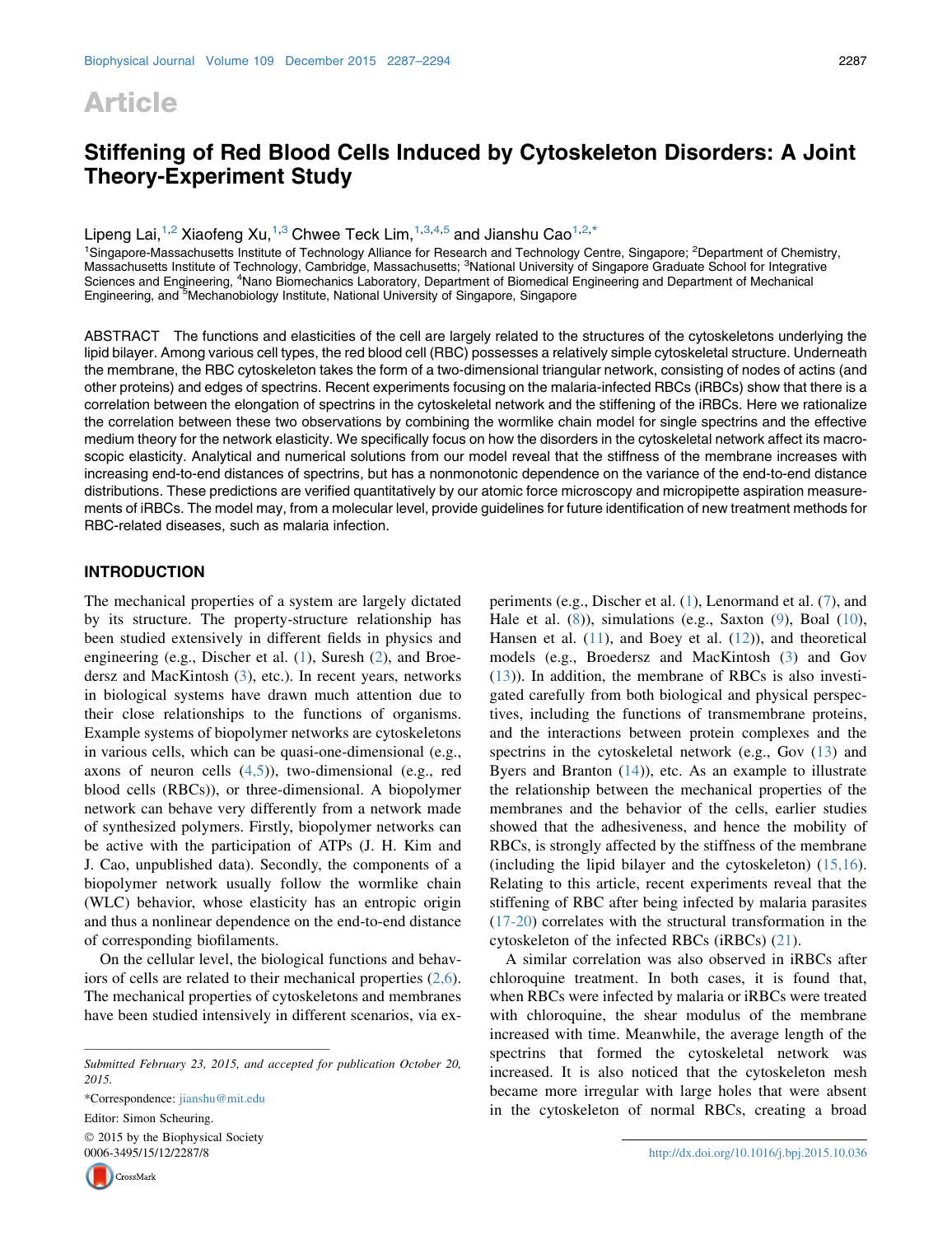distribution of hole sizes and spectrin lengths. It is known that the adhesiveness of iRBCs is one of the reasons that lead to the fatality of malaria infection [\(22](#page-7-0)). Because the stiffness of RBCs largely affects the adhesiveness of the cells, having a fundamental understanding of the relationship between the network structure and the macroscopic elastic properties will provide us with guidance in potentially discovering new drug targets or treatment methods.

In this study, we focus on rationalizing the correlation between the two experimental observations mentioned above and investigate how the structural changes at the molecular level affect the mechanical properties at the cellular level. We present both numerical solutions and analytical approximations based on a model combining the WLC description for single filaments and the effective medium theory (EMT). We use the cytoskeletal network of the RBC, approximated by a two-dimensional (2D) triangular network, to demonstrate any agreement between the model and the experiments. This study not only provides a further understanding of the relationship between structures and functions, but also provides a critical experimental test of the theoretical predictions. In addition, because our model is constructed with a general framework, it is expected that it can also be applied to other scenarios, such as three-dimensional networks of the cytoskeletons in other types of cells, designing of new biomaterials, etc.

## MATERIALS AND METHODS

#### **Experiments**

#### Cell culture and enrichment

Common laboratory Plasmodium falciparum 3D7 parasites were used for the study. Parasite iRBCs were cultured in vitro following a conventional protocol ([23\)](#page-7-0). Culture stage synchrony was maintained using sorbitol treatment ([24\)](#page-7-0) and the early trophozoite stage iRBCs were used for the following experiments.

#### Atomic force microscopy experiment

Sample preparation. The atomic force microscopy (AFM) imaging samples were prepared following protocols similar to those used previously in Shi et al. ([21\)](#page-7-0). Briefly, synchronized and magnetic-activated cell sortingenriched [\(24](#page-7-0)) early trophozoite stage malaria iRBCs after different hours of 1  $\mu$ M chloroquine treatment (0, 4, 8, 16, and 24 h) were loaded on PHA-E-coated coverslips and then incubated for 4 h to allow sufficient contact time for iRBCs to adhere to the substrate and avoid whole cell detachment in the shear-wash step. Eighty milliliters of 5P8-10 buffer were used to shear-wash the iRBCs adhered to PHA-E-coated coverslips at an angle of  $\sim$ 20 $\degree$  by syringe, leaving only the tightly bounded membranes. The tight binding between membrane and substrate also maximally ensured the structure of the cytoskeleton remained in situ. The cytoplasmic-surface-exposed samples were checked under a phase-contrast microscope (model No. X71, Olympus, Melville, NY) and then vacuum-dried before imaging using AFM (see Fig. S1 in the [Supporting Material\)](#page-6-0).

AFM imaging. AFM imaging was carried on a Nanowizard atomic force microscope (JPK Instruments, Carpinteria, CA) with a tapping mode (air) using an SSS-NCHR AFM tip (NanoSensors, Santa Clara, CA) with a tip radius of 2 nm, and a Dimension FastScan atomic-force microscope (Bruker, Billerica, MA) with a Fast Scan AFM tip and a tip radius of 5 nm. Images were captured at the resolution of  $512 \times 512$  pixels for  $10 \times 10 \mu$ m or  $1 \times 1 \mu$ m at a scan rate of 0.5–1 Hz depending on the scan scale and image quality. Approximately 10 iRBCs were scanned for each chloroquine treatment condition and a well-connected spectrin area was selected to represent the cell for data collection of spectrin lengths. A quantity of 10–30 spectrin lengths was collected from each cell and averaged to represent the spectrin length of that cell.

Measurement of the spectrin length. The spectrin length was measured as described previously in Shi et al.  $(21)$  $(21)$ . As shown in Fig. S2, a and b, white lines that were traced along the spectrins between two junctions were measured as the spectrin lengths.

#### Micropipette experiment

Different durations of chloroquine-treated malaria iRBCs were prepared at a ratio of 1:2000 (cell pellet: 1% BSA (bovine serum albumin) solution in PBS (phosphate-buffered saline). A quantity of 400–600  $\mu$ L of the diluted sample was pipetted into a home-made micropipette aspiration microscope cell holder that was mounted on the X71 microscope stage (Olympus) using masking tape. Borosilicate glass tubings (Sutter Instrument, Novato, CA) were pulled using a model No. 2000 micropipette puller (Sutter Instrument), then forged and cut into a micropipette tip with an inner diameter of  $1-2$   $\mu$ m using a Microforge (Narashige, East Meadow, NY). A syringe pump was used to apply a negative suction pressure to aspirate the iRBC into the micropipette. A simple relationship between elongation of cell membrane aspirated into the micropipette and the applied negative pressure is given by [\(17\)](#page-7-0)

$$
(\Delta P \times D_p)/\mu = 2.45 \times \Delta L_p/D_p, \qquad (1)
$$

with  $\Delta L_p/D_p > 1$ , where  $\Delta P$  is the applied negative pressure,  $D_p$  is the micropipette inner diameter,  $\mu$  is the membrane shear elastic modulus, and  $\Delta L_p$  is the aspirated length of the cell membrane into the micropipette. A number of image series were captured using a charge-coupled device camera every 1 s. By measuring the aspirated length and the applied negative pressure, the membrane shear modulus was obtained.

## Irregular network of WLCs

Normal RBC possesses a triangular cytoskeletal network consisting of nodes of protein complexes and edges of spectrins. In our theoretical study of the RBC cytoskeleton, we regard the network formed by equilateral triangles as the regular network. We treat this regular network as our reference state and study how disorders added to the network affect its elasticity.

Recent experiments [\(21\)](#page-7-0) find that in malaria-infected RBCs (iRBCs) or iRBCs after drug (chloroquine) treatment, two types of disorders are introduced to the RBC cytoskeletal network [\(Fig. 1\)](#page-2-0). Firstly, the average end-toend distance of the spectrins increases, which is directly measured in our experiment (Fig.  $2 b$ ). Secondly, the variance of the end-to-end distance distribution is also much larger than that in the regular triangular network (Fig.  $2 b$  and Shi et al. [\(21](#page-7-0))), probably due to the absence of some spectrin links after infection or drug-treatment. To perform a quantitative investigation of how these two changes affect the stiffness of the RBC network, we introduce the disorders in terms of a Gaussian distribution of the spectrins' end-to-end lengths  $\zeta$  in the network, for which the probability density function can be written as

$$
\widetilde{\mathcal{P}}(z) = \frac{C}{\sqrt{2\pi}\sigma} e^{-\frac{(z-z_0)^2}{2\sigma^2}} 0 < z < L. \tag{2}
$$

Here,  $L$  is the natural length of the spectrins following the WLC description elaborated later,  $z_0$  is the average end-to-end length of the spectrins,  $\sigma^2$ is the variance of the end-to-end length distribution, and  $C$  is a normalization constant.

Each node in the network formed by protein complexes defines a point connecting the cytoskeleton and the membrane. In the regular network,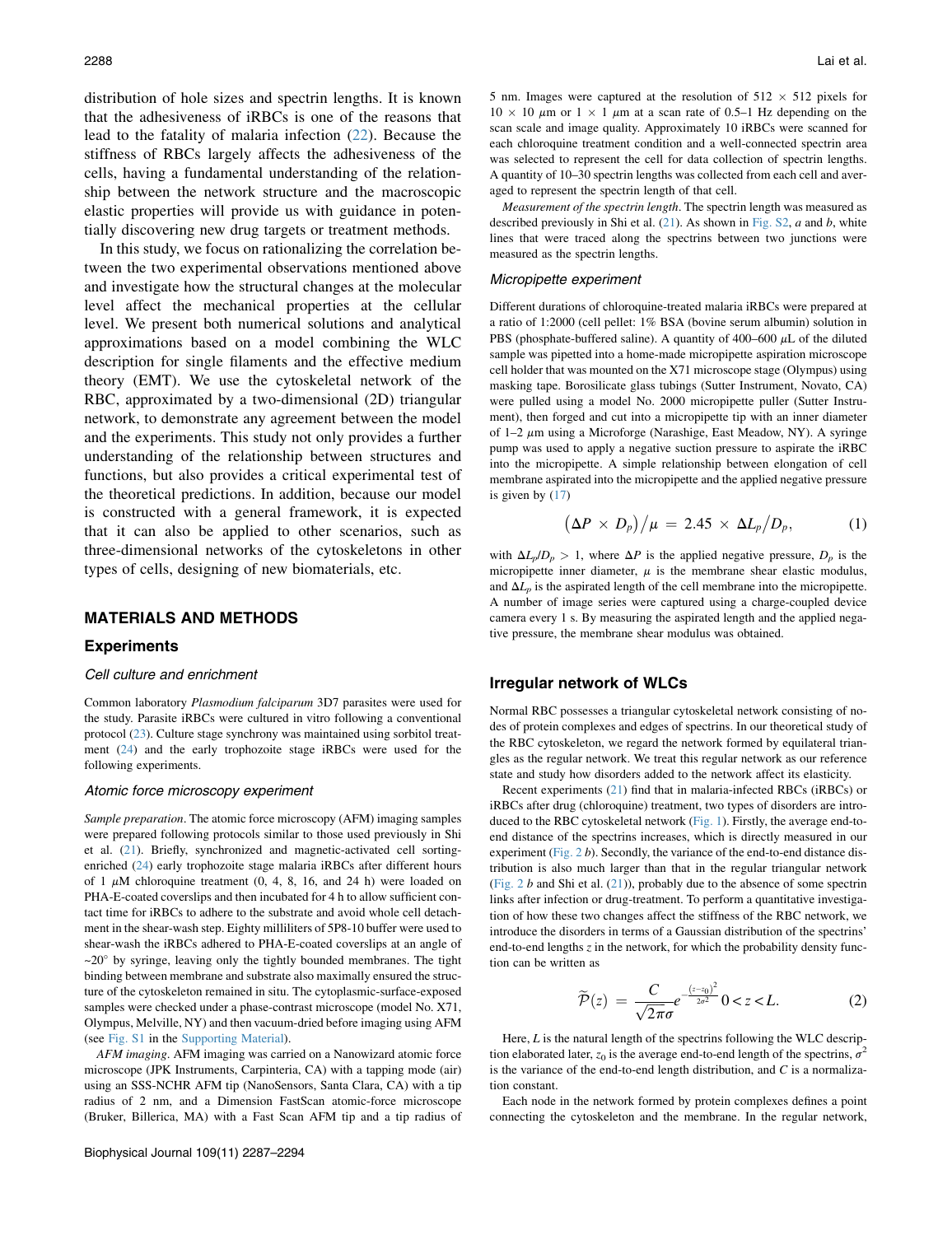<span id="page-2-0"></span>

FIGURE 1 Sketches of the model. (a) A sketch of the 2D triangular network with disorders, resembling the cytoskeleton structure of the RBC (or iRBC). The lengths  $z_{ij}$  between two nodes are nonuniform and some connections are missing comparing to a regular network. (b) Based on the WLC model (Eqs. 3 and 4), the length variation in  $z_{ij}$  is mapped to the variation in the equivalent spring constant  $k_{ij}$  for small perturbations. (c) An EMT is applied to reduce the disordered network to a regular network with uniform spring constant  $k_m$ , from which the macroscopic in-plane shear modulus can be calculated. To see this figure in color, go online.

each node is linked by six spectrins, i.e., an out-degree of 6. But in reality, some spectrins may lose the connections with the nodes, which introduce a topological disorder to the network. Here we use a parameter  $p$  to represent the probability with which an edge of spectrin is present in the regular network (then  $1-p$  represents the probability with which an edge of spectrin is missing from the regular network). For example,  $p = 1$  corresponds to the complete network, and  $p = 2/3$  corresponds to an average out-degree of 4. In our model, we generally treat  $p$  as an independent variable. But it is possible that  $p$  can be a function of stresses in the network as suggested by previous studies focusing on the binding/unbinding kinetics between ligands and receptors (e.g., Bell ([25\)](#page-7-0)). This case is further remarked in the Discussion section.

For individual spectrins, it is well known that the elasticity has an entropic origin. Here, we apply the WLC model that is used to study semiflexible polymers (e.g., Marko and Siggio [\(26](#page-7-0)), Yang et al. [\(27\)](#page-7-0), and Xu et al. ([28\)](#page-7-0)) to single spectrins, which basically gives us a nonlinear forceextension curve ([26\)](#page-7-0). Comparing to the end-to-end distance of the spectrins in the network (~50 nm), the persistence length ( $l_p \sim 10$  nm) of the spectrin is very short. Hence we need not consider the effect of the spectrins' bending rigidity on the network. For a brief review, in the WLC model, the persistence length  $l_p$  describes the length scale, below which the bending energy dominates the thermal excitations. From the WLC model, the single spectrin follows the force-extension relation as shown below ([26\)](#page-7-0),

$$
\beta l_p f = \frac{z}{L} + \frac{1}{4(1 - z/L)^2} - \frac{1}{4},\tag{3}
$$

where  $\beta = 1/k_B T$  is the Boltzmann factor with  $k_B$  the Boltzmann constant and  $T$  is the temperature;  $z$  is the end-to-end distance of the spectrin; and  $L \sim 200$  nm is the natural length of the spectrin that is treated as inextensible. With  $L \sim 200$  nm and  $L_p \sim 10$  nm, the root-mean-square end-to-end distance of a spectrin free of stress is ~60 nm, comparable to observed values. In general, the spectrins in the RBC cytoskeleton have an average end-to-



FIGURE 2 Experimental results. (a) Shear modulus  $\mu$  as a function of the time after chloroquine treatment. (b) The end-to-end distance  $z$  as a function of the time after the treatment. In both  $(a)$  and  $(b)$ , 0 h data correspond to cells without chloroquine treatment. (Shaded areas between the blue and orange curves in a and b indicate the 90% pointwise confidence band for the mean values, respectively.)  $(c \text{ and } d)$  Typical images from AFM at different stages of the treatment (without chloroquine treatment for c and 24 h after the treatment for  $d$ ). (Color) Relative height of the corresponding point. The scale bar in  $(c)$  and  $(d)$  is 1  $\mu$ m. To see this figure in color, go online.

end distance ranging ~50–100 nm. With small perturbations to the spectrin from its equilibrium position, we can expand the force-extension relation (Eq. 3) to first order and obtain an effective spring constant  $k$  for the spectrin, which is a function of the end-to-end distance  $z$  of the spectrin at equilibrium. Simply, this extension-related spring constant  $k$  is obtained by taking the derivative of the force with respect to the extension, which gives us

$$
k(z) = \frac{\partial f}{\partial z} = \left(1 + \frac{1}{2}\left(1 - \frac{z}{L}\right)^{-3}\right) / \beta l_p L. \tag{4}
$$

Importantly, we should note here that, even though the effective spring constant  $k$  depends on the end-to-end distance  $\zeta$  nonlinearly, its effect in our model is simply to set up an initial equilibrium distribution of the spring constants across the entire network according to the distribution of the endto-end distance of the spectrins. Under this assumption, we focus on the linear response of the disordered network (small perturbations), in which case each spectrin is treated as a Hookean spring with a distinct spring constant and then we apply an EMT to evaluate the elasticity of the disordered network.

## Effective medium theory

To understand how the disorders in the RBC cytoskeleton affect its stiffness, we adopt an EMT approach here. In previous studies, EMT is used to understand the elastic properties of different types of disordered networks. Examples include but are not limited to central-force spring networks ([29,30\)](#page-7-0), 2D networks under tension ([31-33](#page-7-0)), networks at large deformations [\(34](#page-7-0)), networks formed by filaments with finite bending rigidities ([35,36](#page-7-0)), networks with nonlinear cross-linkers [\(37](#page-7-0)), etc. Basically, the EMT maps the disordered network to an equivalent regular network and extracts elastic constants from the regular network. To construct the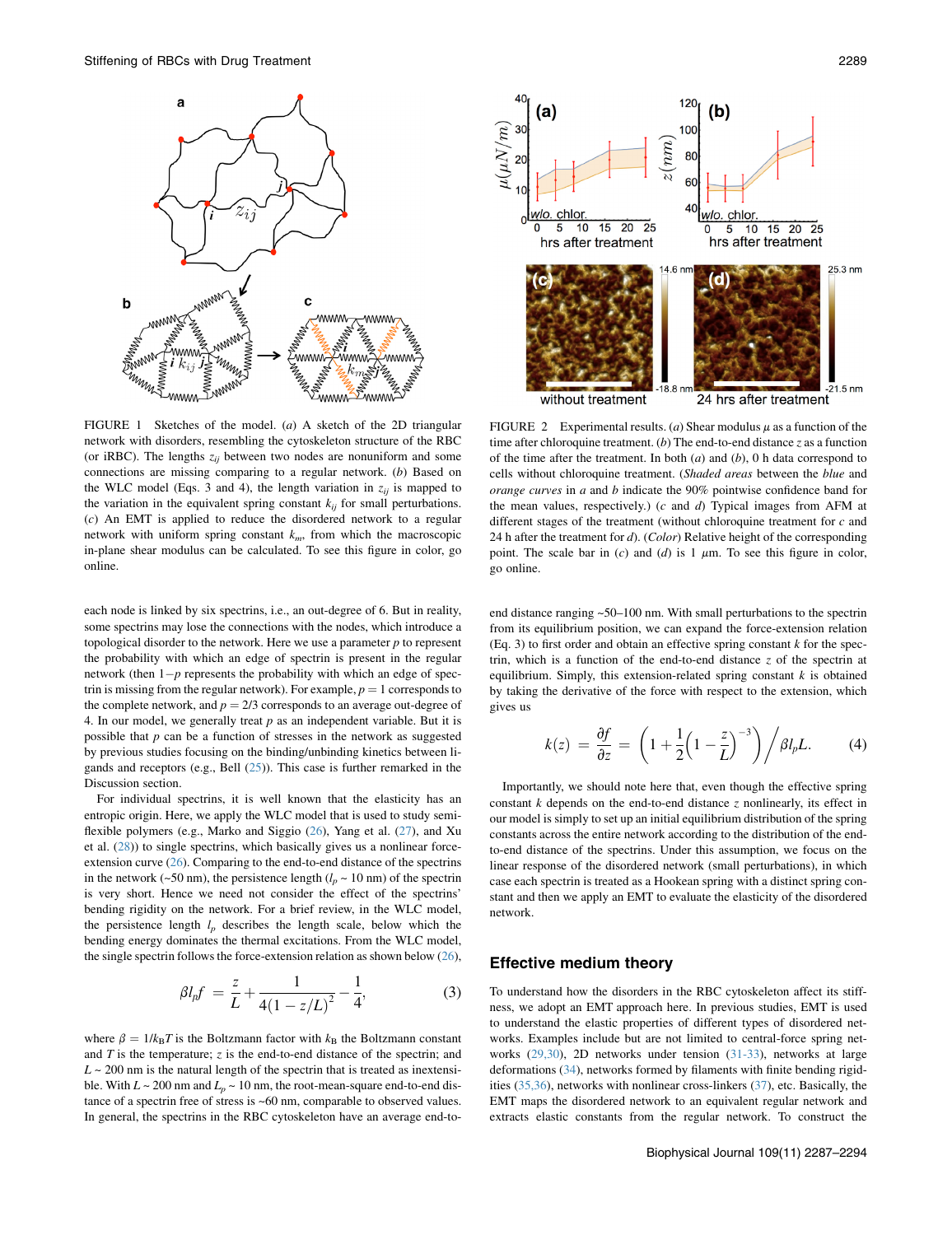equivalent regular network, the springs in the network with distinct spring constants are replaced by springs with the same spring constant  $k_m$  selfconsistently. The self-consistency requires that the average extra displacement  $\delta u$  caused by this replacement procedure must be 0 over the entire network ( $\langle \delta u \rangle = 0$ ) ([29](#page-7-0)). It leads to the following equation for the effective spring constant in the regular network [\(29](#page-7-0)),

$$
\int \frac{\mathcal{P}(k)}{1 - \alpha (1 - k/k_m)} dk = 1, \tag{5}
$$

where  $P(k)$  describes the distribution of the spring constants in the network. The value  $\alpha$  is related to the topology of, and prestresses in, the network [\(31](#page-7-0)) and can be understood as follows: when two adjacent nodes in the regular network are displaced with respect to each other, the response of the network can be described by an effective spring constant  $K' = k_m/\alpha$ , where  $0 < \alpha < 1$  takes into account the contribution of the whole network. Equation 5 can be solved analytically for specific probability density functions  $P(k)$  and numerically for other forms of  $P(k)$ .

## RESULTS

#### Experimental measurements

In the cytoskeleton of normal RBCs, the average end-to-end distance of the spectrins, i.e., the average distance between nodes, is ~50–60 nm. Here we summarize our experimental measurements using AFM and micropipette aspiration techniques. The measurements show correlation between the stiffening of the iRBC after chloroquine treatment as well as elongation of spectrins, which motivates our theoretical model.

The shear modulus of the iRBC is measured by micropipette aspiration  $(38,39)$  $(38,39)$  $(38,39)$ . [Fig. 2](#page-2-0) a shows that the shear modulus of iRBC increases by an approximate factor of 2 after 24 h of chloroquine treatment. The cytoskeleton structure is measured with AFM, using a method similar to that in Shi et al. [\(21](#page-7-0)). From the AFM images, we measured the endto-end distances of spectrins in the cytoskeleton network ([Fig. 2](#page-2-0) b and Fig. S3). The result shows an overall increase of the end-to-end distances after chloroquine treatment. The typical AFM images are shown in [Fig. 2](#page-2-0),  $c$  and  $d$ . The larger dark spots in [Fig. 2](#page-2-0) d indicate larger holes in the cytoskeletal network, consistent with our measurement of the end-to-end distances of spectrins.

### Numerical calculation

For a general probability density function  $P(k)$ , Eq. 5 can be solved numerically. Here we consider the variation of the lengths of spectrins in the network, as well as the probability of missing spectrins between nodes. Because the effective spring constant of the spectrin depends on the end-to-end distance, the length distribution introduced by Eq. 2 induces the probability distribution of elastic constants for spectrins. Combined with the probability of missing a spectrin connection  $(1-p)$ , the probability density function of the spring constants in the cytoskeletal network can be written as

$$
\mathcal{P}(k) = p^* \widetilde{\mathcal{P}}(z) \frac{dz}{dk} + (1 - p)\delta(k), \tag{6}
$$

where  $\mathcal{P}(z)$  is the distribution of the end-to-end distance z and normalized for  $0 < z < L$ , i.e.,  $\int_0^L \widetilde{\mathcal{P}}(z) dz = 1$ , and  $\delta(k)$  is the Dirac Delta function. In the first term on the right-hand side,  $\mathcal{P}(z)(dz/dk)$  gives the distribution of the spring constant  $k$ . Using the probability density function (Eq. 6), the EMT equation (Eq. 5) is rewritten as

$$
\int \frac{\widetilde{\mathcal{P}}(z)}{1 - \alpha (1 - k(z)/k_m)} dz = \left(1 - \frac{1 - p}{1 - \alpha}\right) / p. \tag{7}
$$

As discussed earlier, the value of  $\alpha$  depends on the geometry of, and the prestresses in, the network. Here we take the value  $\alpha = 2/3$  for a stress-free triangular network ([29\)](#page-7-0) and solve  $k_m$  numerically. Tang and Thorpe [\(31](#page-7-0)) shows the relation between  $\alpha$  and prestrain in the network. We found that changing the value of  $\alpha$  (from 1/3 to 2/3) changes the value of  $k_m$  but does not change the qualitative dependence of  $k_m$  on p,  $z_0$ , and  $\sigma$  as shown in [Fig. 3.](#page-4-0) Once we obtain the effective spring constant  $k<sub>m</sub>$  for the equivalent regular network, the in-plane shear modulus  $\mu$ , to the lowest order, is linearly proportional to  $k_m$ . Hence, to study how  $\mu$  depends on the disorders, it is equivalent to find out the dependence of  $k_m$  on the connection formation probability p, the average end-to-end distance  $z_0$ , and the variance  $\sigma^2$  of z.

Our numerical results are summarized in [Fig. 3.](#page-4-0) With a fixed value of  $p = 0.8$  [\(Fig. 3](#page-4-0) a), the effective spring constant  $k_m$  increases with  $\sigma$  for relatively small values of  $z_0$ , but decreases with  $\sigma$  for relatively large values of  $z_0$  $(z_0 \ge 100 \text{ nm})$ . On the other hand,  $k_m$  always increases with increasing  $z_0$  given the value of  $\sigma$ . This supports the prediction that the experimentally observed cell stiffening is related to the observed lengthening of spectrins in the cytoskeleton network. With fixed value of  $\sigma = 30$  nm ([Fig. 3](#page-4-0) b), as one may expect,  $k_m$  increases with increasing  $z_0$  given the value of p, and also increases with increasing p given the value of  $z_0$ . With a fixed value of  $z_0 = 100$  nm ([Fig. 3](#page-4-0) c),  $k_m$  increases with increasing p given the value of  $\sigma$ . But similar to what is shown in [Fig. 3](#page-4-0) a,  $k_m$  increases with increasing  $\sigma$  for relatively high values of  $p$  ( $p \ge 0.86$ ) while it decreases with increasing  $\sigma$  for relatively low values of p. Therefore, our numerical results suggest that, given the value of  $p$  (e.g., [Fig. 3](#page-4-0)  $a$ ) for a relatively strong network (large values of  $k_m$ ), increasing the variance  $\sigma^2$ of z tends to weaken the network, while for a relatively weak network (small value of  $k_m$ ), increasing the variance  $\sigma^2$  tends to stiffen the network. However, given a relatively medium value of  $z_0$  (e.g.,  $z_0 = 100$  nm in [Fig. 3](#page-4-0) c), increasing  $\sigma$  stiffens a relatively strong network, but weakens a relatively weak network. This nontrivial dependence of  $k_m$  on  $\sigma$  may be utilized in cellular functions or material designs.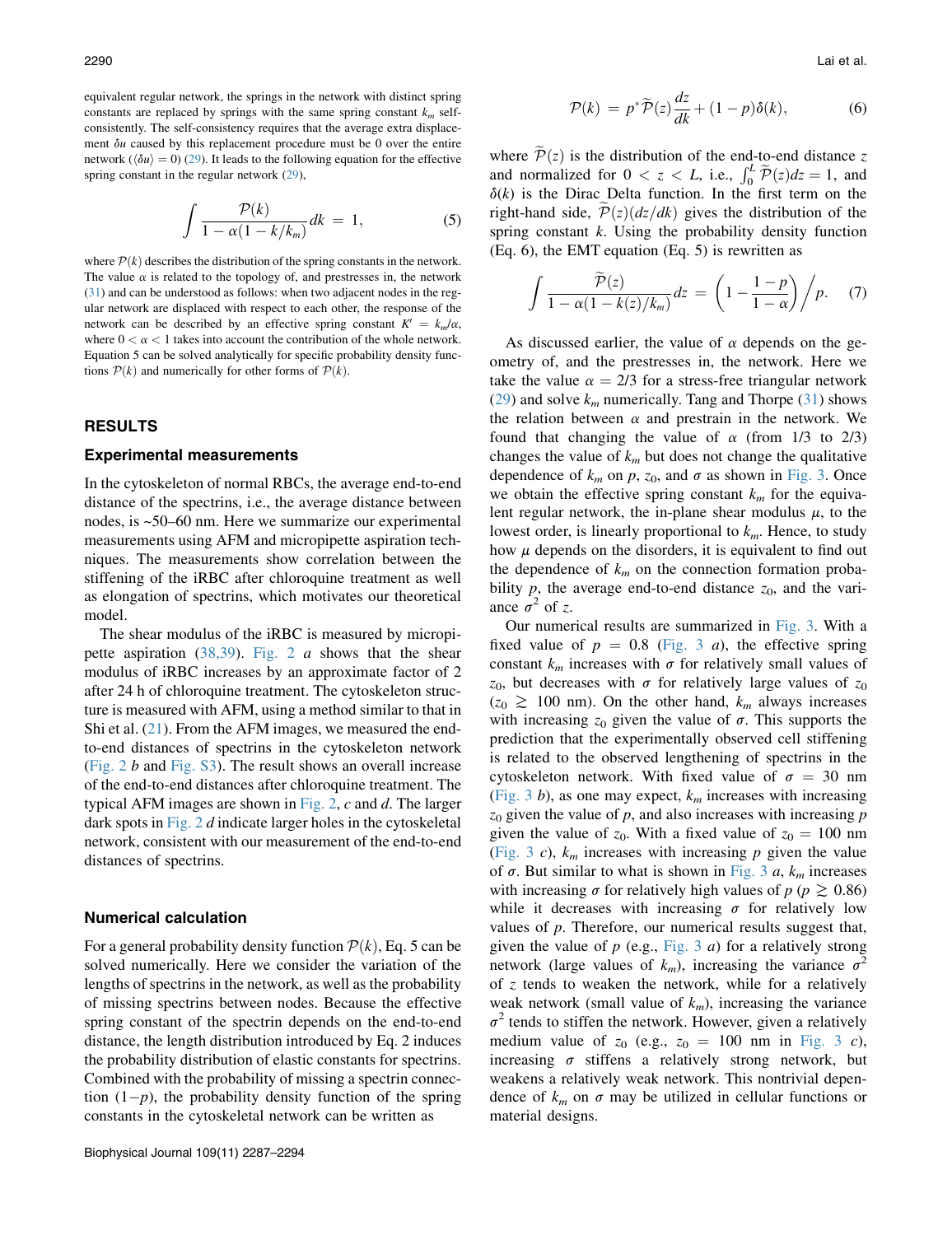<span id="page-4-0"></span>

FIGURE 3 Numerical results for the effective spring constant  $k_m$ . (a) The dependence of  $k_m$  on  $z_0$  and  $\sigma$  (Eq. 2) with the probability for one spectrin edge to present  $p = 0.8$  fixed. (b) The dependence of  $k_m$  on  $z_0$  and p with  $\sigma = 30$  nm fixed. (c) The dependence of  $k_m$  on  $\sigma$  and p with  $z_0 =$ 100 nm fixed. (Color bars) Value of  $k_m$  in the unit of  $\mu$ N/m. The units match the units used in relevant experiments. To see this figure in color, go online.

## Analytical solutions

Here we adopt analytical solutions from previous studies (e.g., Feng et al. ([29\)](#page-7-0) and Mao et al. ([36\)](#page-7-0)) but replace the harmonic springs with WLCs. To make the model traceable, we only consider the deviation from the regular triangular network caused by missing spectrin connections and neglect the length heterogeneity. Aiming at the dependence of shear modulus on the average spectrin length, here we will establish a correlation between the experimentally observed spectrin lengthening and cell-stiffening phenomena. In this case, the distribution function takes the following form ([29,34](#page-7-0)):

$$
\mathcal{P}(k')\,=\,p\delta(k'-k(z))+(1-p)\delta(k').
$$

Different from purely linear springs, stretching spectrins not only introduces internal prestresses to the network, but also increases the effective spring constants  $k(z)$  of individual spectrins. If we use the average extension  $\langle z \rangle$  to replace the inhomogeneous end-to-end distance  $z$ , Eq. 5 can be solved exactly [\(29](#page-7-0)). Again, the length-dependent spring constant only sets up the initial value of  $k(z)$ . After that, we treat all the spectrins as Hookean springs and  $k$  as independent of z, and only consider the linear response of the network for small perturbations. With this consideration, Eq. 5 is solved to give us

$$
k_m = k(z)\frac{p - p_c}{1 - p_c} = \frac{1}{\beta l_p L} \left(1 + \frac{1}{2}\left(1 - \frac{z}{L}\right)^{-3}\right) \frac{p - p_c}{1 - p_c}.
$$
\n(8)

Here we consider  $p$  as a constant independent of initial stresses. The case of a stress-dependent  $p$  will be discussed in the next section. Thus, we map the disordered network to a regular triangular network consisting of springs with a single spring constant  $k_m$ . It is clear that, in our model, cell stiffening comes directly from the nonlinearity of the WLC model, as shown by the z-dependent term on the right-hand side of Eq. 8. The macroscopic in-plane shear modulus  $\mu$  of the 2D network is linearly proportional to the effective spring constant, i.e.,  $\mu \propto k_m$ .

On the other hand, it is known that prestresses can stiffen the network (e.g., Tang and Thorpe  $(31)$  $(31)$ , Boal et al.  $(33)$  $(33)$ , and Sheinman et al. ([34\)](#page-7-0)), a similar effect to that discussed in Numerical Calculation, above. The prestress is relevant to various cell physiological processes, e.g., adhesively tensed membranes of spread cells ([40\)](#page-7-0), the expression and export of transmembrane proteins onto the iRBC membrane that bind to spectrins, the formation of knobs at dispersed sites on the RBC membrane that can link to near-by spectrins, the expansion of the cell's volume due to the invaded and multiplying malarial parasites, and so on. In our model, without knowing more details about the intracellular processes involved, we use a single-stress-dependent prefactor  $a(P)$  to account for the influence of the prestresses on the elastic properties of the cytoskeletal network. With that in mind, the shear modulus of the 2D network is given by

$$
\mu = a(P)k_m = \frac{a(P)}{\beta l_p L} \left( 1 + \frac{1}{2} \left( 1 - \frac{z}{L} \right)^{-3} \right) \frac{p - p_c}{1 - p_c}, \quad (9)
$$

where  $P$  is the prestress in the network, defined to be negative for networks under tension.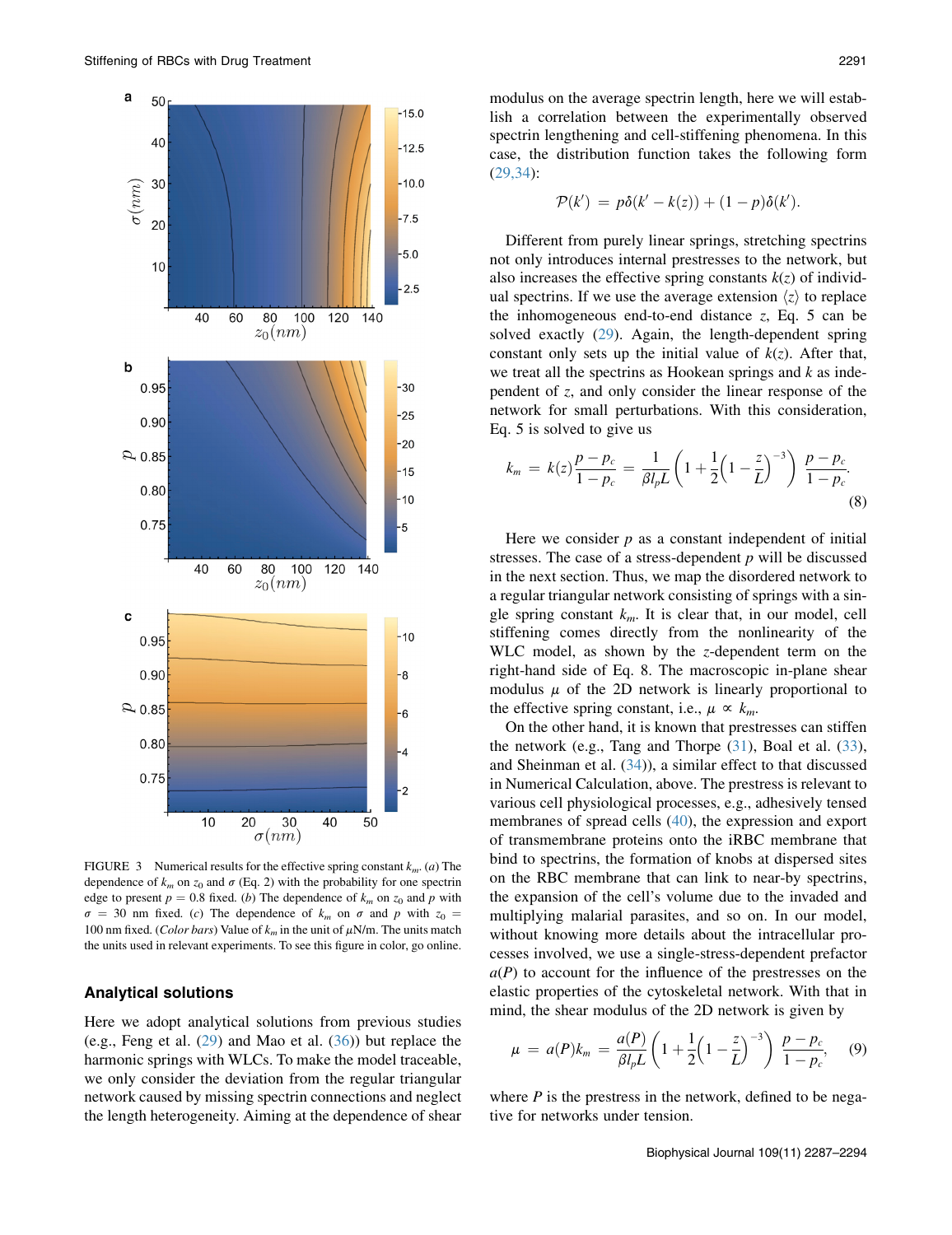Fig. 4 a shows our analytical results for different values of  $p_c$ . We focus on the dependence of the shear modulus  $\mu$  on the average end-to-end distance  $z_0$  and we use  $p = 0.55$ , which is approximated from our AFM measurements. Qualitatively, it is clear that the shear modulus of the network increases with increasing average end-to-end length  $z_0$  of the spectrins in the network. By adjusting the value of  $p_c$  and  $a(P)$ , our results agree well with experiments (red dots with error bars in Fig. 4  $a$ ). The comparison with experiments is elaborated below.

## Comparison with experiments

Equation 9 is used to compare with experiments. By using the micropipette aspiration technique, we found that the malaria iRBCs become stiffer after chloroquine treatment ([Fig. 2](#page-2-0) a). In the meantime, through AFM measurements, we found that the average end-to-end distance of spectrins in the cytoskeleton increases after the drug treatment ([Fig. 2](#page-2-0) b). This coincidence is also noticed in iRBCs at different stages of malaria infection ([17-21\)](#page-7-0). In our experiments, both the shear modulus  $\mu$  and the spectrin lengths were measured (Fig. 4  $a$ ), and the data showed a positive correlation between these two quantities. In addition, the average connectivity is also obtained, which is  $\sim$ 3.3 across several samples. So we use this number to determine the value of  $p \approx 3.3/6 = 0.55$  in our model. For other parameters, we use  $L = 200$  nm,  $T = 300$  K, and  $l_p = 10$  nm, which agree with the values reported in the experiments or in the literature ([41-43](#page-7-0)). The values a and  $p_c$  are used as fitting parameters. Using the values  $a = 15$  and  $p_c = 0.45$ , our results (Eq. 9) agree well with the experimental observations (Fig. 4 a and the inset). For the black curve in the inset of Fig. 4, the mean values of the lengths of spectrins at different times are used in Eq. 9 to obtain the respective



FIGURE 4 Analytical results and comparison with experiments. (a) Dependence of the shear modulus  $\mu$  on the average end-to-end distance  $z_0$ . (*Red dots* with *error bars*) Experimental data. Different curves correspond to different values of  $p_c$ . (*Inset*) Comparison between the analytical result and the experiments. (Black curve) Analytical result, taking the same parameters as the black curve in (a) ( $p_c = 0.45$ ). (Shaded area) 90% pointwise confidence band for the experimentally obtained mean values of the shear modulus. (b) Nonmonotonic dependence of  $\mu$  on  $z_0$ for different values of  $\xi$  (Eq. 10), when the unbinding kinetics is taken into account. To see this figure in color, go online.

values of  $\mu$ . Due to the relatively large error bars in the experiments, the values of  $a$  and  $p_c$  can vary in a certain range. Better estimations of the parameter values are worthy of further investigations and more precise experimental measurements in our future work. However, the agreement supports the prediction that the shear modulus of the network is largely affected by the average length of edges (e.g., spectrins) in the cytoskeletal network.

## **DISCUSSION**

Several questions deserve further discussions here. Firstly, the binding/unbinding kinetics between spectrins and the nodes (protein complexes) can be force-dependent. Here we simply assume an exponential dependence of the edgemissing probability on the force, i.e.,  $(1-p) \sim (\beta x^{\#}f)$ , where  $f = f(z)$  depends on the end-to-end distances of the spectrins as in Eq. 3. By plugging in  $p = 1 - \xi \exp(\beta x^{\#} f(z))$  in Eq. 9, we obtain

$$
\mu = \frac{a(P)}{\beta l_p L} \left( 1 + \frac{1}{2} \left( 1 - \frac{z}{L} \right)^{-3} \right) \frac{\left( 1 - \xi \exp(\beta x^{\#} f(z)) \right) - p_c}{1 - p_c},\tag{10}
$$

where  $x^*$  is a parameter describing the length scale between the binding potential minimum and maximum. In Eq. 10,  $z$ is approximated as the average end-to-end distance  $\langle z \rangle$ . Two competing effects are immediately noticed from Eq. 10. The  $(1+(1/2)(1-(z/L))^{-3})$  term coming from the WLC model predicts cell stiffening due to lengthening of spectrins, while the other term  $1 - \xi \exp(\beta x^{\#}f(z))$  weakens the network. For relatively short spectrin lengths, the cell stiffens due to the stiffening of spectrins as their lengths are increased. However, at large spectrin lengths that may be beyond the measurements of current experiments, the weakening term dictates the elastic properties of the network and the bond-forming probability  $p$  may even drop below the rigidity percolation threshold  $p_c$ . Thus a turning point should be observed if the length of the spectrins keep increasing, dividing the two different dependences of shear modulus on z. Fig. 4  $b$  confirms this prediction, and shows the dependence of the shear modulus  $\mu$  on the average end-to-end distance  $z_0$  of the spectrins for different values of  $\xi$ . In Fig. 4 b, we use  $x^* = 1$  nm that is in the range of values for similar problems ([15\)](#page-7-0) and  $p_c = 0.45$ . Other parameters take the same values as those for Fig. 4 a. The curves in Fig.  $4 b$  are slightly shifted from those in Fig. 4 a due to the differences between Eqs. 9 and 10. The agreement with experiments (red dots with error bars) can be retained by only slightly changing the value of  $a$  $(a = 12$  for the gray dashed curve in Fig. 4 b) with other parameters staying the same. Having that said, here we are more interested in the qualitative nonmonotonic dependence of  $\mu$  on  $z_0$ , while the exact shape of the curve needs to be further determined by parameters from future experimental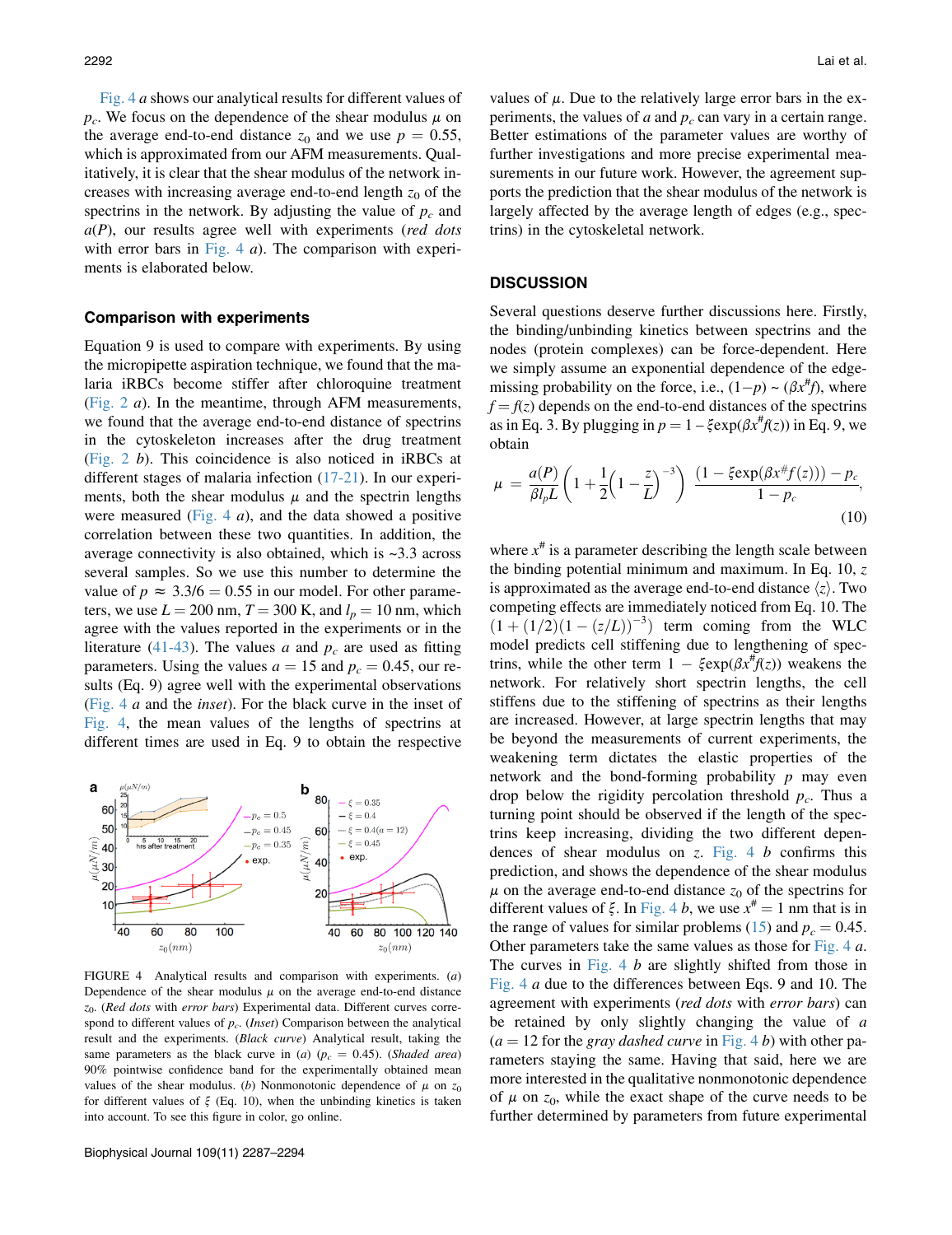<span id="page-6-0"></span>investigations. In addition, more quantitative experimental studies on the relation between the cytoskeleton structure and the shear modulus should include measurements of the two quantities under the same conditions, for example, both in liquid (with liquid mode AFM ([44\)](#page-7-0)) or for live cells.

Secondly, it is noted that prestress can significantly alter the geometry or topology of the network through stretching of spectrins. Membrane tension is relevant to various cell physiological processes. For example, in iRBCs, after the malaria infection, knobs are expressed across the membrane, which are complexes of malarial-parasite-exported proteins. These knobs are found capable of binding to spectrins and can possibly introduce stresses in the cytoskeletal network ([21\)](#page-7-0) by stretching spectrins. In our study of chloroquine-treated iRBCs, the increased prestress in the cytoskeleton is inferred from the increased length of the spectrins. Such a correlation is also observed in the study of adhesively tensed membranes of spread cells [\(40](#page-7-0)). As shown in previous studies, in iRBCs with chloroquine treatment, the oxidative stress that resulted from the drug treatment can be responsible for the change of mechanical properties of the cytoskeleton  $(6,8)$ . We suspect that this oxidative stress may be related to the formation of new protein complexes that bind to spectrins, and subsequently generate stresses in the network. In this case, the effect of chloroquine treatment is partially impaired by the continuous stiffening of the cells, because stiffer cells are sometimes easier to block the blood circulation. Further experimental investigations of the origin of the stresses and their effects will improve our understanding of the mechanism of fatal diseases and drug treatments.

From a broader perspective, although here we looked at the 2D network, especially the RBC cytoskeleton as an example, our model in general bridges the properties of biopolymers at the molecular level and the elastic properties at the cellular level. Similar models may be extended to other dimensions and shapes. Our results also show a possible mechanism for cells to adjust their stiffness from the molecular level and may stimulate new ideas in material designs.

## **CONCLUSIONS**

To conclude, we investigated the relationship between the network structure and its stiffness. We focused on how the disorders introduced to a regular 2D triangular network affected its macroscopic in-plane shear modulus. By applying the WLC model to single spectrins that form the edges of the network, we found that the shear modulus of the network increased with the average length of the spectrins. Our result agrees with previous studies in that removing some edges with probability  $1-p$  weakens the network, which shows a competing effect with the stiffening caused by lengthening of spectrins (WLCs). On the other hand, as discussed in the Results, depending on the values of the average length  $z_0$  or p, the shear modulus

may increase or decrease with increasing variance  $(\sigma^2)$  of the length distribution [\(Fig. 3,](#page-4-0)  $a-c$ ). Furthermore, if the stress-dependent binding/unbinding kinetics is taken into account, the shear modulus has a first-increase-thendecrease behavior as the average length of the spectrins increases. More importantly, our results agree well with recent experimental observations for malaria-iRBCs, which shows a correlation between the lengthening of spectrins (edges of the cytoskeleton network) and stiffening of the cells (increase of shear modulus). Further investigations of what causes the lengthening of spectrins or the internal stresses in the cytoskeleton will be valuable in identifying new treatment methods or targeted therapy for RBC-related diseases, such as malaria infection.

## SUPPORTING MATERIAL

Four figures are available at [http://www.biophysj.org/biophysj/](http://www.biophysj.org/biophysj/supplemental/S0006-3495(15)01112-1) [supplemental/S0006-3495\(15\)01112-1.](http://www.biophysj.org/biophysj/supplemental/S0006-3495(15)01112-1)

## AUTHOR CONTRIBUTIONS

L.L, X.X., C.T.L., and J.C. designed the research; L.L. and X.X. performed the research; and L.L., C.T.L., and J.C. wrote the article.

## ACKNOWLEDGMENTS

We acknowledge the financial assistance of the Singapore-Massachusetts Institute of Technology Alliance for Research and Technology, and the National Science Foundation (under grant No. CHE-1112825).

## REFERENCES

- 1. [Discher, D. E., N. Mohandas, and E. A. Evans. 1994. Molecular maps](http://refhub.elsevier.com/S0006-3495(15)01112-1/sref1) [of red cell deformation: hidden elasticity and in situ connectivity.](http://refhub.elsevier.com/S0006-3495(15)01112-1/sref1) Science. [266:1032–1035](http://refhub.elsevier.com/S0006-3495(15)01112-1/sref1).
- 2. [Suresh, S. 2006. Mechanical response of human red blood cells in](http://refhub.elsevier.com/S0006-3495(15)01112-1/sref2) [health and disease: some structure-property-function relationships.](http://refhub.elsevier.com/S0006-3495(15)01112-1/sref2) J. Mater. Res. [21:1871–1877.](http://refhub.elsevier.com/S0006-3495(15)01112-1/sref2)
- 3. [Broedersz, C. P., and F. C. MacKintosh. 2014. Modeling semiflexible](http://refhub.elsevier.com/S0006-3495(15)01112-1/sref3) [polymer networks.](http://refhub.elsevier.com/S0006-3495(15)01112-1/sref3) Rev. Mod. Phys. 86:995–1036.
- 4. [Xu, K., G. Zhong, and X. Zhuang. 2013. Actin, spectrin, and associated](http://refhub.elsevier.com/S0006-3495(15)01112-1/sref4) [proteins form a periodic cytoskeletal structure in axons.](http://refhub.elsevier.com/S0006-3495(15)01112-1/sref4) Science. [339:452–456](http://refhub.elsevier.com/S0006-3495(15)01112-1/sref4).
- 5. [Lai, L., and J. Cao. 2014. Spectrins in axonal cytoskeletons: dynamics](http://refhub.elsevier.com/S0006-3495(15)01112-1/sref5) [revealed by extensions and fluctuations.](http://refhub.elsevier.com/S0006-3495(15)01112-1/sref5) J. Chem. Phys. 141:015101.
- 6. Huang, S., A. Amaladoss, .[, J. Han. 2014. In vivo splenic clearance](http://refhub.elsevier.com/S0006-3495(15)01112-1/sref6) [correlates with in vitro deformability of red blood cells from](http://refhub.elsevier.com/S0006-3495(15)01112-1/sref6) Plasmodium yoelii[-infected mice.](http://refhub.elsevier.com/S0006-3495(15)01112-1/sref6) Infect. Immun. 82:2532–2541.
- 7. Lenormand, G., S. Hénon, ...[, F. Gallet. 2001. Direct measurement of](http://refhub.elsevier.com/S0006-3495(15)01112-1/sref7) [the area expansion and shear moduli of the human red blood cell mem](http://refhub.elsevier.com/S0006-3495(15)01112-1/sref7)[brane skeleton.](http://refhub.elsevier.com/S0006-3495(15)01112-1/sref7) Biophys. J. 81:43–56.
- 8. [Hale, J. P., C. P. Winlove, and P. G. Petrov. 2011. Effect of hydroper](http://refhub.elsevier.com/S0006-3495(15)01112-1/sref8)[oxides on red blood cell membrane mechanical properties.](http://refhub.elsevier.com/S0006-3495(15)01112-1/sref8) Biophys. J. [101:1921–1929](http://refhub.elsevier.com/S0006-3495(15)01112-1/sref8).
- 9. [Saxton, M. J. 1990. The membrane skeleton of erythrocytes. A perco](http://refhub.elsevier.com/S0006-3495(15)01112-1/sref9)lation model. Biophys. J. [57:1167–1177](http://refhub.elsevier.com/S0006-3495(15)01112-1/sref9).
- 10. [Boal, D. H. 1994. Computer simulation of a model network for the](http://refhub.elsevier.com/S0006-3495(15)01112-1/sref10) [erythrocyte cytoskeleton.](http://refhub.elsevier.com/S0006-3495(15)01112-1/sref10) Biophys. J. 67:521–529.